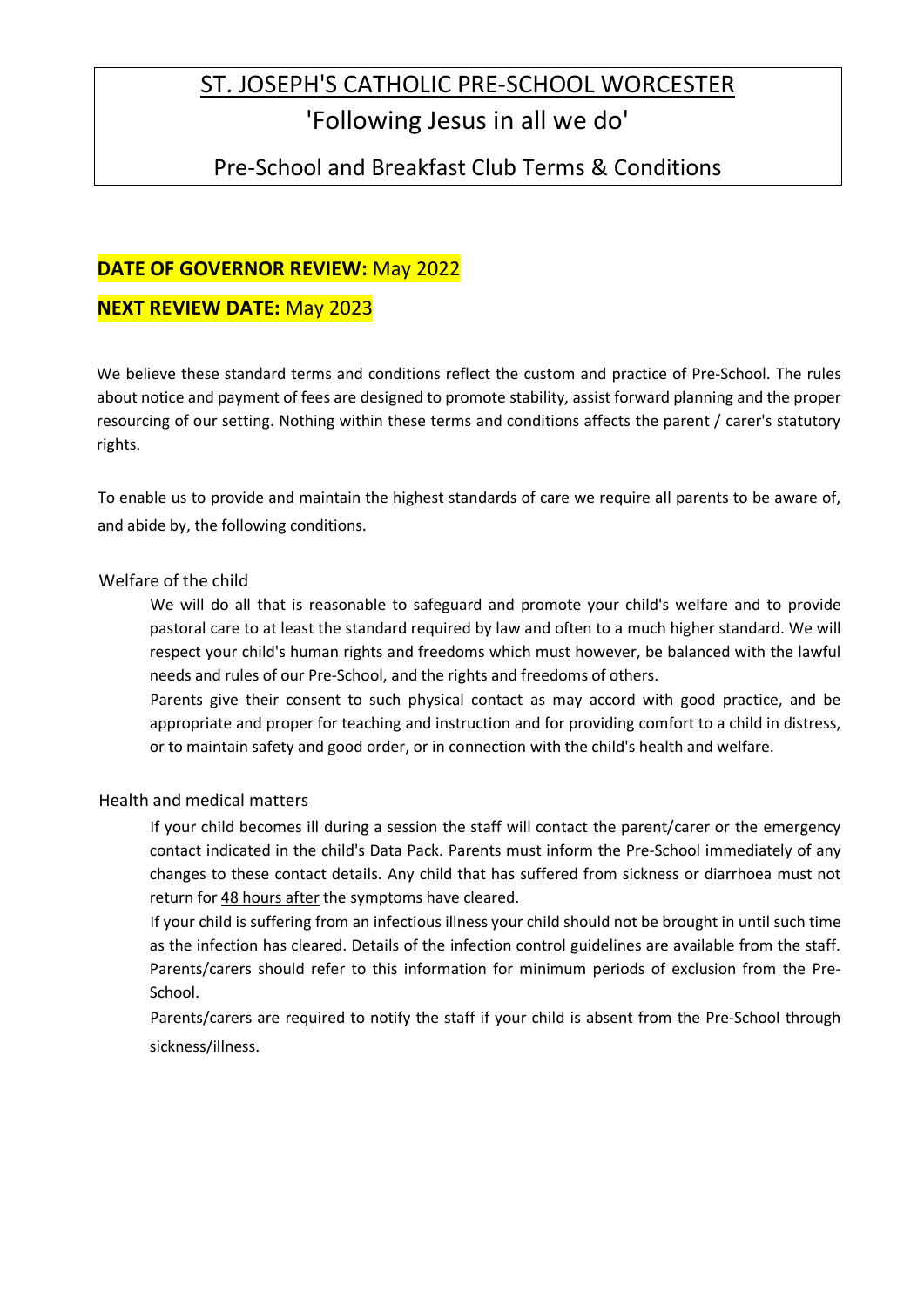The Pre-School cannot administer any medicine to a child unless a Medicine Consent Form has been completed.

#### Food and dietary requirements

We will work with parents/carers to provide suitable food for children who have a special dietary requirement or food allergy.

#### **Disclosures**

Parents must, as soon as possible, disclose to the staff any known medical condition, health problem or allergy affecting the child, or any family circumstances or court order which might affect the child's welfare or happiness, or any concerns about the child's safety.

#### Fees

Pre-School and Breakfast Club fees will be invoiced to the person(s) named on the registration form. Fees are payable during periods of absence from the Pre-School and Breakfast Club, including sickness and holidays.

Fees will be subject to annual increase on notice from the manager.

One month's written notice is required if you no longer require the place or wish to withdraw your child from the Pre-School and Breakfast Club. Fees are payable during the whole of this time, fees are also payable if there is any delay in taking up the place once accepted.

Four weeks written notice is also required for any reduction in sessions attended. If an increase in session is required, then parents should request a Permanent Amendment to Sessions Form from the Pre-School Manager.

Fees will not be refunded or waived for absence through sickness or any other reason. This rule is necessary so that the Pre-School can properly budget for its own expenditure and to ensure that the cost of individual default does not fall on other parents.

No compensation will be paid or refund given if the Pre-School is forced to close due to any reason beyond our control, such as power failures, adverse weather conditions or a pandemic situation. Also no refunds will be made if your child cannot attend due to illness or a family holiday.

#### Exclusion for non-payment

Children may be excluded if fees remain outstanding and the registration terminated.

#### Late collection

Parents/carers collecting children late on a persistent basis should note that the Pre-School reserve the right to make a surcharge. This will be a charge of £5 per session per child on each occasion.

#### Belongings

The Pre-School does not accept responsibility for accidental damage or loss of property.